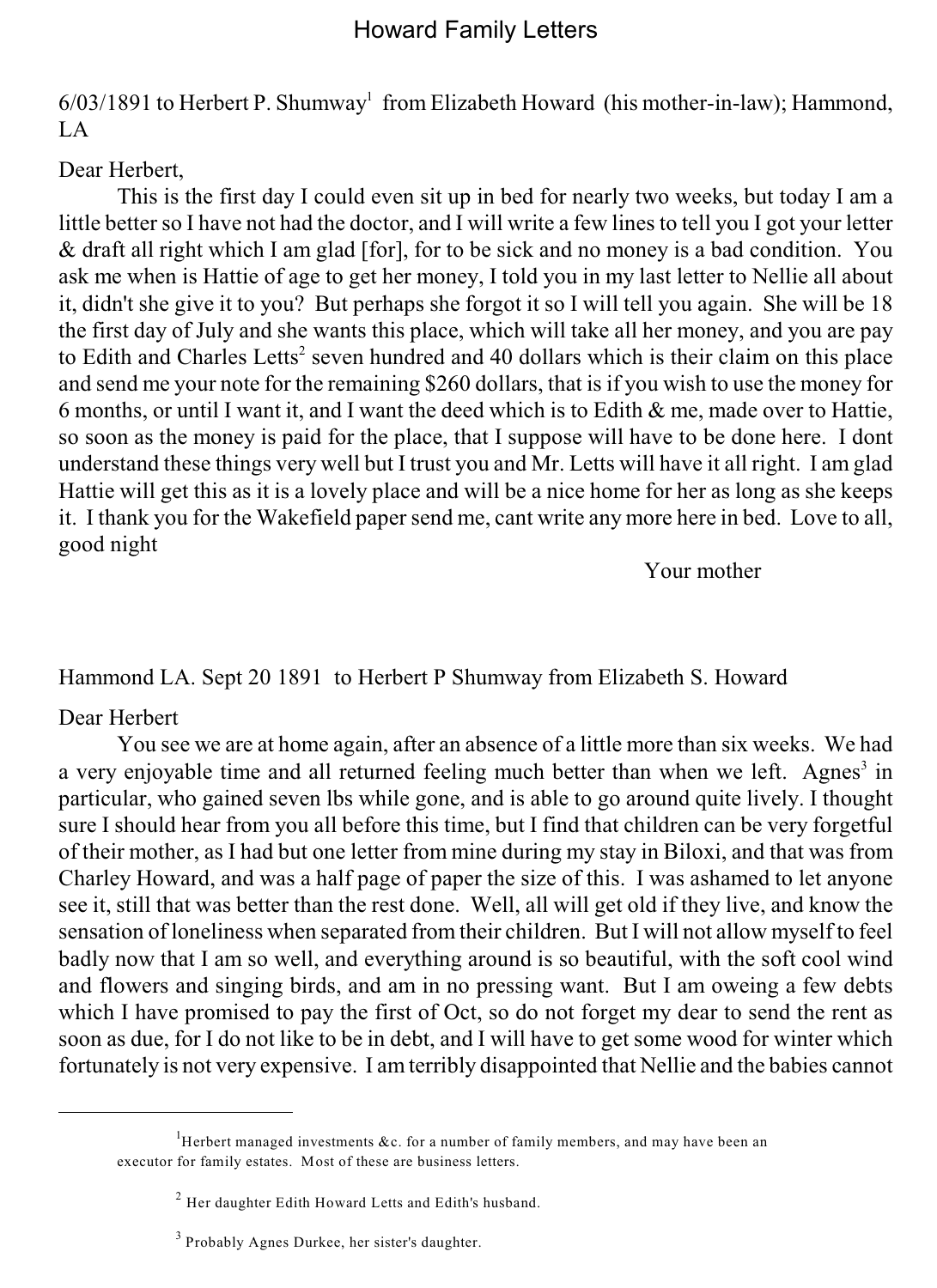come here this winter as she promised me to do, I expected her & Edith sure, and now the prospect is that neither will come, too bad I think.

## Monday morning 21st

Well I did not get my letter done last night so I will now conclude, and first I will tell you I have just rec'd a letter from Charles Letts in which he says if I am in need of money he will pay me the am't due me from the pay for this place and Hattie can assign to him her right in the farm and you can pay him when you get ready. I thought best to speak to you about it first, before answering his letters, as you might prefer to do otherwise. I have told you, I think, in my last to you that Hattie could sign a quit claim deed after the first day of July which was her 18th birthday, and that \$740 is to be paid to Charles & Edie & the inst from the 1st of July and the rest is mine, but it will take a great part of it to procure the things for my girlies outfit as her wardrobe at present is rather meager.

Are you going to be in Lincoln again this winter. I wish we had Earle here with us he would be so much company and Grandma would tell him many stories about the sharks & porpoises we saw in the gulf at Biloxi. Write & tell me what to say to Mr. Letts and with love to all, goodbye from your Mother

McComb City, Miss 10/08/1891 to Herbert P. Shumway, Wakefield, Neb; from J.M. Foote

Dear Nephew,

in your last letter to me you said you intended to pay me the money you had of mine so as I did not know just where to put it in case you payed it I asked Mr Cate the buisness man of Hammond if he would take it he said he would & this morning I rec'd a letter saying he would be glad of it as soon as it was paid. Now you know I am not asking you to pay it but only to know for certain if you do want to pay it  $\&$  if so I would like you to let me know immediately as I probably would [have] lost the chance of letting him have it  $&$  I don't know of any other chance to let it so if you will please let me know right away I will be much obliged & then I can let him know & I think he will wait till it comes. Please address me at

McComb City

Miss

Our folks in Hammond were not in the best of health when I left neither am I but am hoping to feel better now that I have mad a change.

With much love to all I remain your loving aunty J M Foote<sup>4</sup>

You understand that if you want to keep the money as you have done you are at liberty to do so - J.M.F.

<sup>&</sup>lt;sup>4</sup> The Footes were related through the Stevens'- they were at any rate also from Stephenson Co, IL.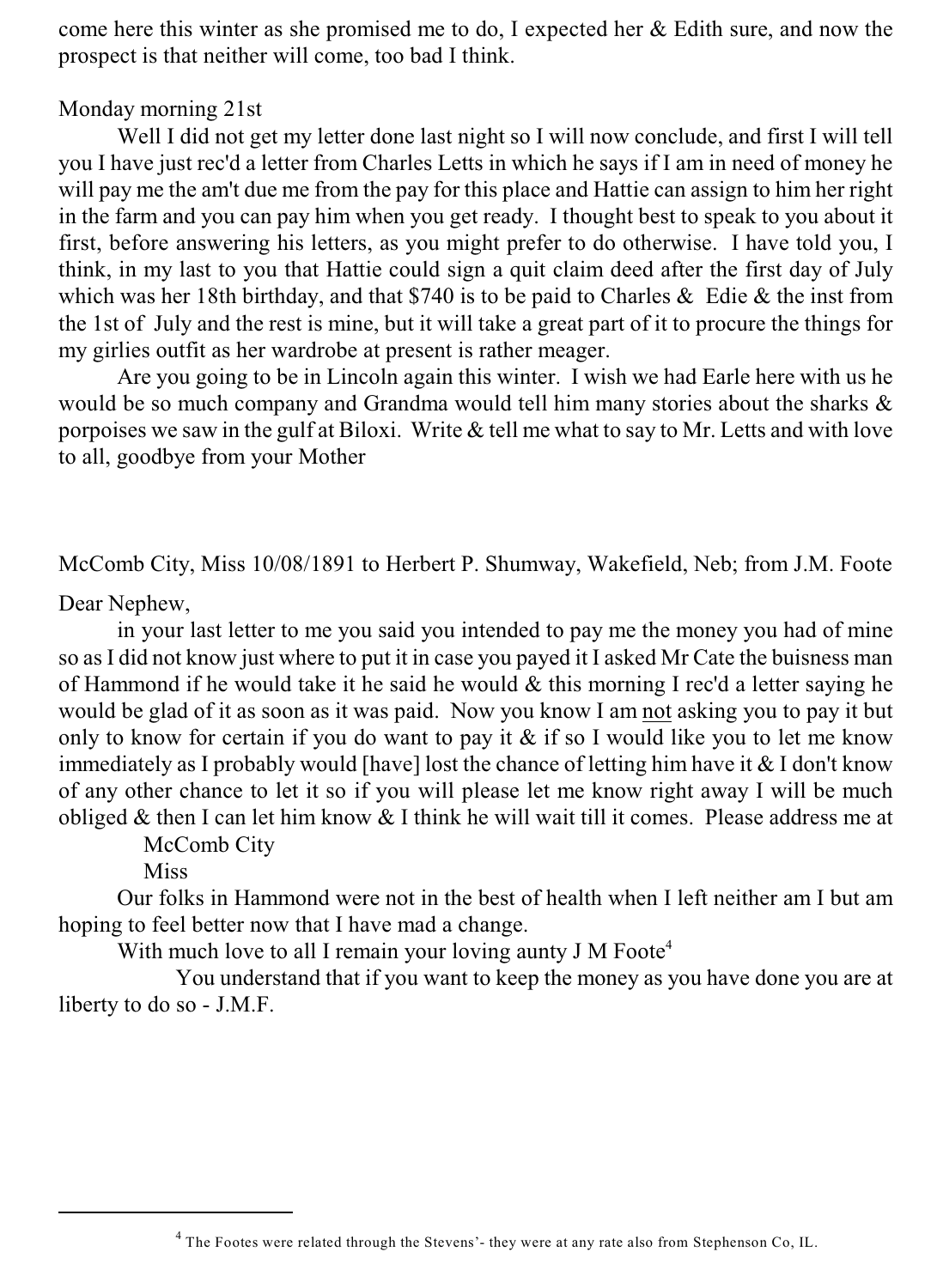Hammond, LA 10/31/1891 to Herbert Shumway from Hattie Simmons<sup>5</sup>

Dear Uncle,

Walter<sup>6</sup> sent the papers a weeks ago last Wednesday so I presume you have them by this time. The letter you sent the 26 has just come to hand and I hasten to reply. Mother thinks it best to send you this deed so you can see just how to have it done, you can return it if it is esential, Mother is some better. Your niece

Hattie

Hammond, LA; Nov 6, 1891 to Herbert P. Shumway from Elizabeth Howard

## Dear Herbert,

I rec'd yours two days since all right, you have of course got Hattie's letter in which she sent the deed hope it was in season to have Edie sign the one for Hattie as I am anxious to have her have it, she wrote and sent it the day you wrote me or I mean the day she got yours telling her to send the Nos, &c. When it is time to pay the taxes there please pay it of the rent money. I shall have to pay all these taxes here as I have always done, which is no small amt as the town is incorporated and we have city tax to pay as well as the rest, they were fools to make that additional tax for no use to us as can be discovered. If you can get a chance to sell my house and lots after your rent expires please do so, as you are going to have one so much nicer you will not of course want buy it & I shall probibly never wish to live in it, as I can't think of staying there thro the winters. We are having lovely weather here, the cane & cotton crop are fine. Write soon please, and you can send back that deed if it is done with, though if Edith was gone when you got it so it will take longer to git the business done. And now my Dear boy do listen to your Mother who is twice your age so perhaps a little wiser and be careful of your health that is more precious to yourfamily far than gold, tend faithfully to your home cares  $&$  duties and let political hobbies go to the wind, for it will surely be the death of you to have so much on your mind then what would all the wealth and honors be to those darling little boys (and I suppose they will all be boys). Your care would be much the most to them.

Goodbye

As ever your loving mother

# Hammond, LA 12/03/1891 to Herbert Shumway from Hattie Simmons

Dear Uncle

If you will please send back the old deed I sent you I will attend to haveing the new one made out at once. I think you must have made a mistake in thinking the deed could be made out up there for it can not as the laws are verry queer in this state, the deed has to be made out

 $<sup>5</sup>$  Hattie was the orphaned niece of Nellie Howard Shumway. She lived with her grandmother</sup> Elizabeth Howard.

 $6$  Probably her uncle Walter Howard, who died in 1893.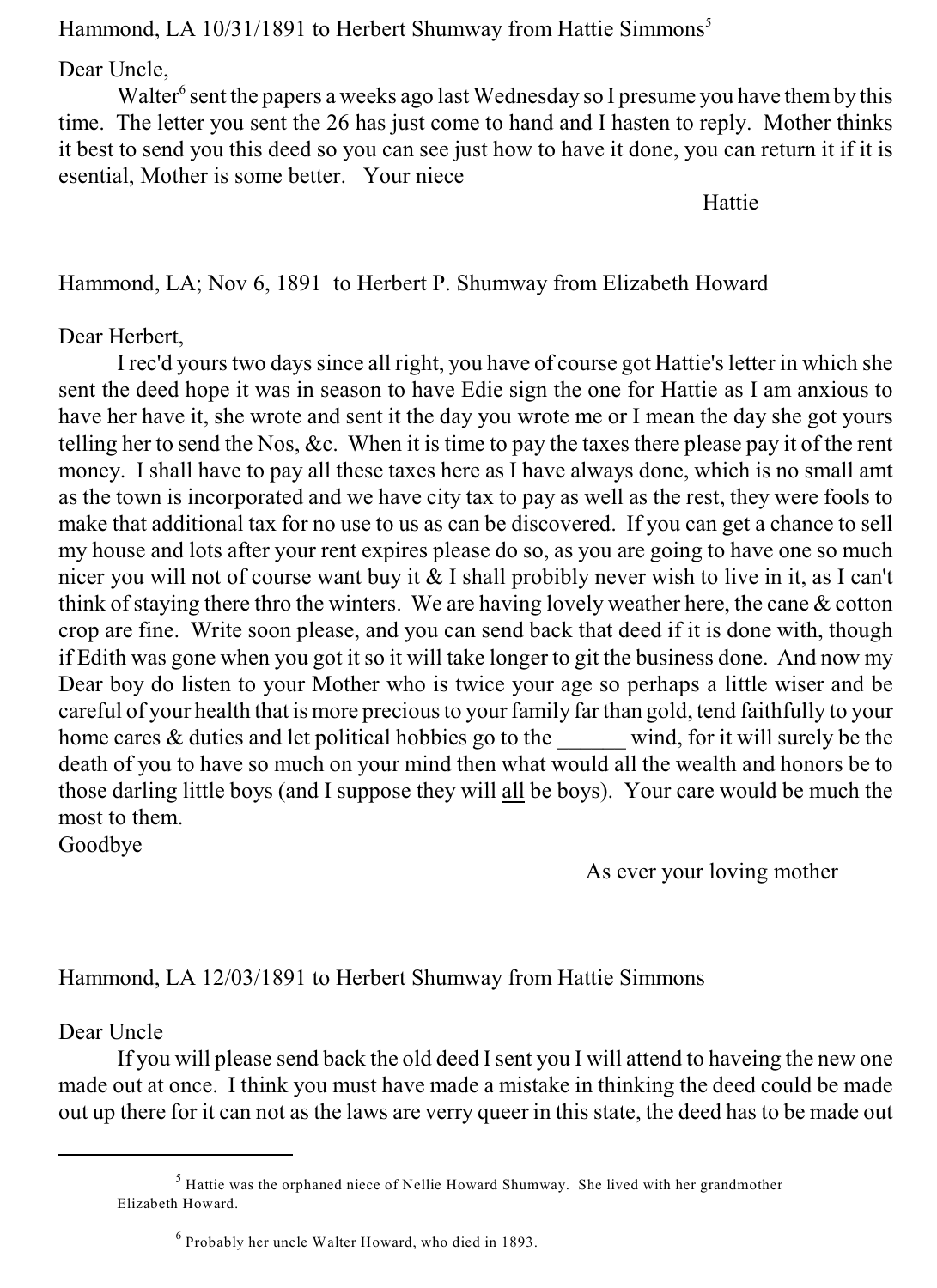& recorded here, so if you will send back the old deed at once we will attend to the business.

We are haveing lovely weather, cool & nice. Had a good hard rain & thunder storm yesterday. As time is precious so near Christmas I must close, with much love to you all. Ever respectfully

Your niece Hattie Simmons

undated letter [?1891] to Herbert Shumway, Wakefield, Neb: from J.M. Foote

### Dear Nephew

Your letter of Dec 10 reached me all right containing draft & I am Oh so much obliged as I had begun to think it a little strange. I did not hear from you and was needing the money badly which makes it all the more appreciated.

I am most sincerely glad of your success in being Elected not that I suppose it will put money in your pocket but "there is no success like succeeding" & we are all glad you came out ahead. I am also glad of the advent of your little Boy & that Dear Nellie is all well and hearty. Well now about the money you spoke of Paying it but I would rather you would keep it for the present as I feel so safe about it with you. We are all comfortably well. Sister Lizzie & Hattie are here at present they are well & my busy Walter is working t the Shingle Manufacture when he is able and his health is much better than when he is in Neb. Love to Nellie and the Babies & so good bye.

Truly yours J M Foote

Postcard dated Hammond 1/06/1892 to Herbert P. Shumway from Elizabeth Howard

Dear Herbert,

As the rent is due for the place I will be glad to get it after leaving out enough to pay the taxes, which are due, I have paid tax here which with city tax is \$1560 [should this be 15.60?], and I presume it will be as much there. Walters Tax in Dakota Co is \$40.68. He says he is glad he will never have to pay them again. I want to hear from you very much. Saw nothing about you in the paper. With love to all,

Your mother

## Hammond 2/16/1892 to Herbert P. SHUMWAY from Elizabeth Howard

Dear Herbert,

I have read your last letter this morning and tho feeling very badly I will, as you request, write immediately. You say in your letter that you wish to rent the House to a year from next Oct anyway, this I am willing to do, but it gives me so little on which to exist after paying taxes that its rather hard; so far since renting the house to you I have rec'd \$1,240 and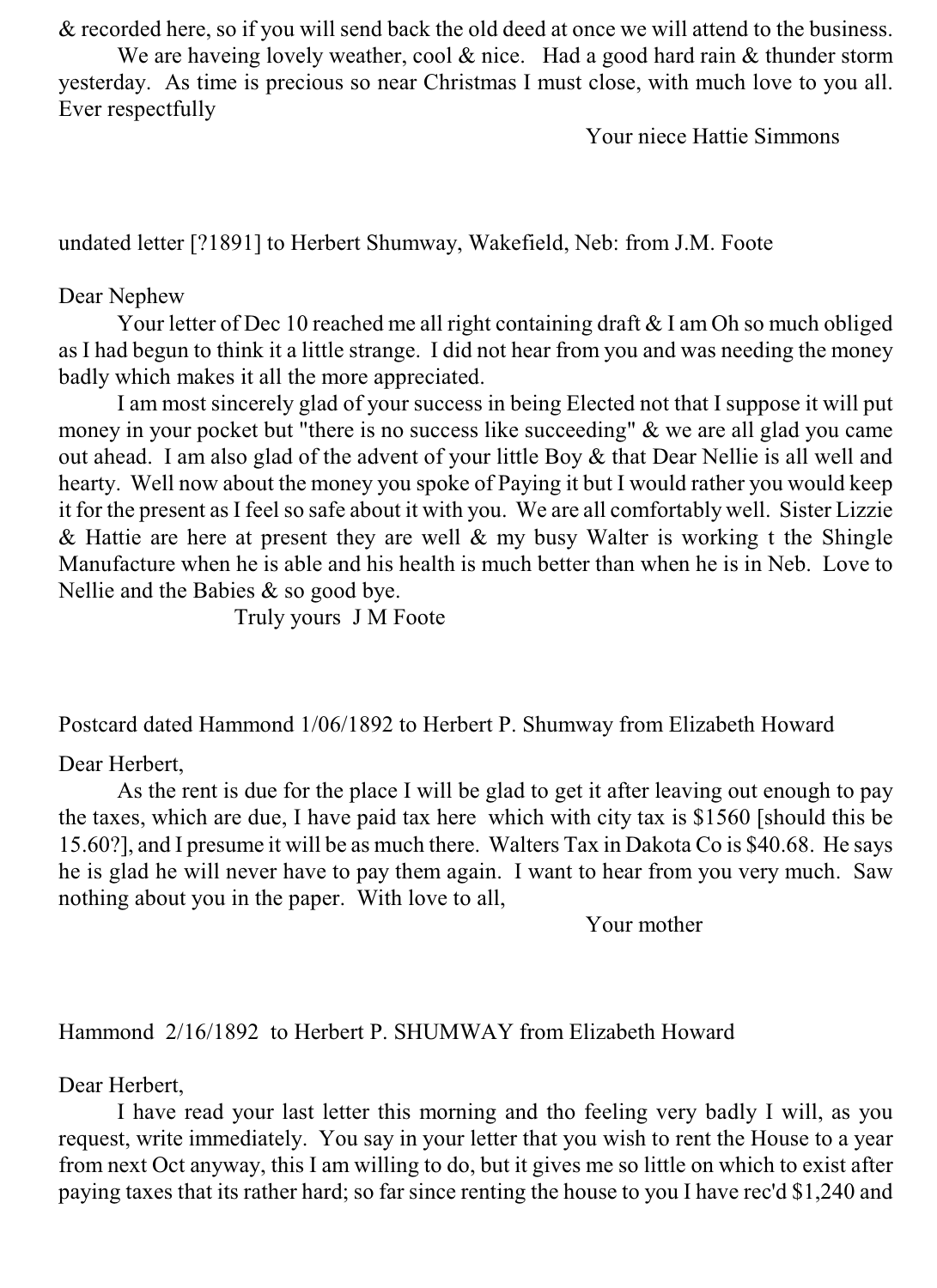had it not been that Walter<sup>7</sup> has been able to help me some, and your  $\&$  Mr. Letts generous Xmas gifts which enabled me to pay the taxes here, I should have been sadly troubled. Now about selling the place, I will sell it for 16 hundred and you can retain enough to pay for the cistern, tho I have your letter by me now, stating that you were willing to buy at one half the expense of making one if I would pay the other half, but I thought I could not after allowing so much for fixing the house; when I was at home Emma told me she would not stay there and work without a cistern<sup>8</sup>, so to keep so good a girl for Nellie I consented to the cistern, which I trust has been a comfort and convenience to all of you, but which will never benefit me in the least. I read in the W.R. $\degree$  of the increase in the price of all property in the Logan valley, and it is as I have always believed the best place for an enterprising man to make money in all the western states and from your own statements in the paper I think, my dear son, that you can allow all I ask for that place, which I have always thought worth \$2000. If you conclude to take it, I would want you to give me your notes for \$1300 at 10 pr ct inst, sending me the remaining 300, less the pay for cistern, if you have use for it, part of the notes payable on demand and the rest in a year from date. Please write soon and let me know about it.

If I sell the place, I suppose the buyer will want the insurance made over to him, which has two years yet to run which I am ready to do at any time.

As Ever your Mother, E.A.H.

## O.Y. GALLUP MANUFACTURER OF YELLOW PINE SHINGLES, HAMMOND, LA 9/28/1893 to Herbert P. SHUMWAY from Elizabeth Howard

## Dear Herbert

As it is time to pay my taxes here, and I am without money, you will please send me the rent now due on my house less the amt to pay the tax on it, also the interest due on the note for \$200; the last I rec'd from you was while I was in Omaha a year ago last June, I sent to you for the inst due & you sent me \$30, which was less than due some ten dollars.

My Biloxi trip took all my money and I do not regret it as it done me so much good, if I could have staid a month longer I think I would have got real well and strong, but the money was gone and I had to come home.

I see by the paper that you are prospering finely for which I am very glad as I know you work hard, too hard I fear. I wish, my dear boy, that you would take time to rest and have some recreation. I know it is no use expecting you to come here, and tho Nellie promised faithfully to come here this winter, I don't think she means to as she does not even answer my letters, which tells me plainly that she does not intend to come. Life is so short, and there is so little pleasure outside the enjoyment of being with ones children, that I can't think of any other, and

 $8$  used to store rainwater for household use - a forerunner of piped-in water.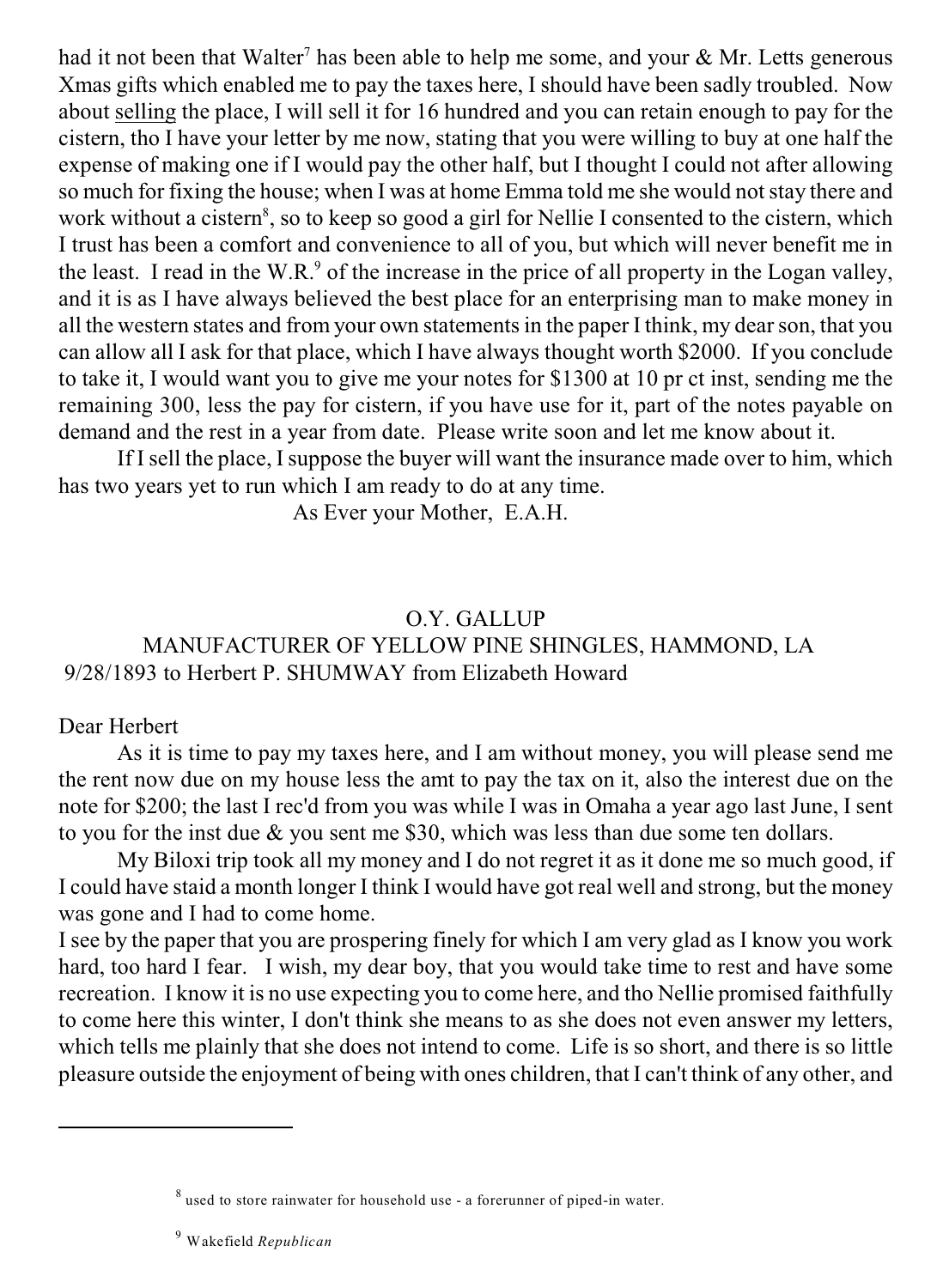my children are with the exception of Hattie, just half of them together with their Father, gone from me forever, and I think those who are left might spend a part of their time with me. They would lose nothing by so doing, but if they do not care enough for me to write one line of sympathy in my last sad affliction I can't expect them to come to see me.

I would like you to let my house again for I can't well do it being so far away, I would like to sell it for 1500, which is very cheap considering its beautiful location, and the price of real estate in that town, or perhaps you will rent it to live in while you are building your house. Have you commenced it yet, if not had you not better buy mine it is so convenient to your business, and you need only pay in yearly payments of \$500, at 8 pr ct inst; the insurance runs one year longer.

Tell Nellie I rec'd the picture of her lovely little boys, they are surely beautiful children. Dear little Percy looks so sweet and the others are as perfect as possible. Tell Earle that Grandmother is so glad to get his picture that she will send him a nice christmas present. I wish he could come and get it and stay all winter with us here. Write very soon please, and now with best love to you all as ever

Your Mother

23 Jan 1958 from Hattie Simmons Gallup to Nina Paul Shumway

Dear Nina,

Want to thank you for the lovely scarf, card and letter on the card. I should have been disappointed if the letter had not been there. I like to hear all about you and the Shumway boys. Will have to write Sara Smith to tell her about your letter and boys. I don't think she ever hears from them unless I wright \_\_\_\_\_\_\_\_\_\_\_\_\_\_ awfully interested in your book; do hope you get it published so I can read it. Am wondering if you know the Howard family went from Ill. to Neb in a covered waggon and a carriage with 3 teams of horses and a young cow so they would have fresh milk for me all the way. I was five years old but still remember lots of things about the trip. Don't know how long we were on the road, but in the back of the waggon they had a cook stove, my bed and rocking chair. I had my doll and a small black dog with yellow spots over his eyes. Can't remember his name. I can't remember who rode in the carriage, but it was full so I had to ride with Uncle Walter and a hired man. Then Granfather Howard drove the carriage. I do remember grandmother Howard and Aunt Penny Foot. The rest must have been the three girls. Also the carriage always went up a head of us and when they wanted to camp they would leave the tent up, then when we got there the stove was put up and a hot meal was cooked, all so the next morning hot food to start out on. Expect you know all that and more. Think we must have had good weather all the way. I don't seem to remember rain.

Well, I guess you see I have had pen trouble. Maxine got me a new refill for my piggyback pen today but it only went as far as you see blue, and it's so dim I can't hardley see it so went back to the old ink. I usualy get most of the ink on my hands, but as I have started I wanted to finish to thank you, and tell you how good it was to hear from you. I enjoy the pictures Olive sen't me of you girls when she visited you, never knew how either of you looked after you left L.A., but you shure look alike. Expect Olive is a little more on the stout